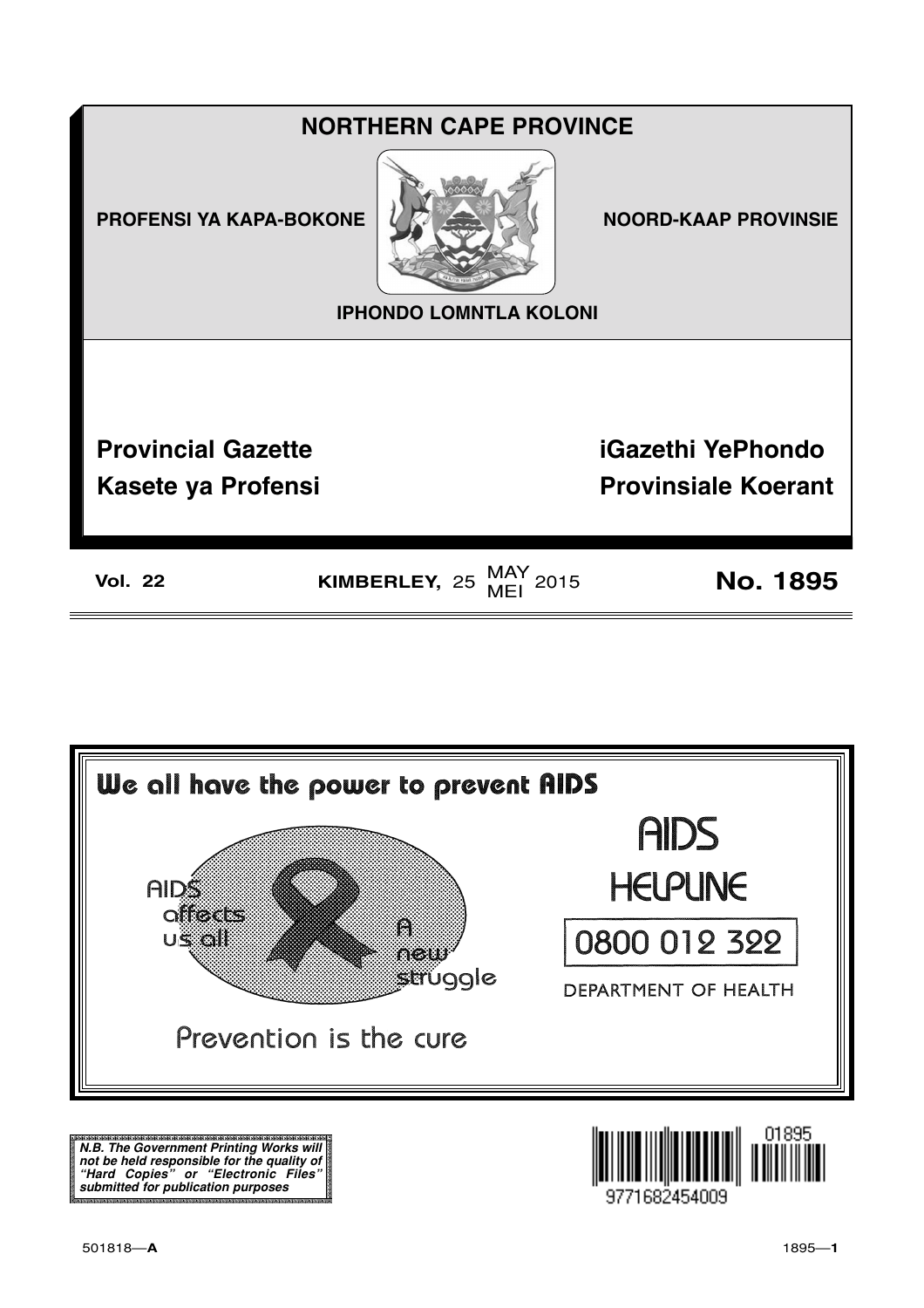# **Important** Information

**from Government Printing Works**

Dear Valued Customers,

Government Printing Works has implemented rules for completing and submitting the electronic Adobe Forms when you, the customer, submits your notice request.

Please take note of these guidelines when completing your form.

**GPW Business Rules**

1. No hand written notices will be accepted for processing, this includes Adobe forms which have been completed by hand.



- 3. Notices brought into GPW by "walk-in" customers on electronic media can only be submitted in Adobe electronic form format. This means that any notice submissions not on an Adobe electronic form that are submitted by the customer on electronic media will be **rejected**. National or Provincial gazette notices, where the Z95 or Z95Prov must be an Adobe form but the notice content (body) will be an attachment.
- 4. All customers who walk in to GPW that wish to submit a notice that is not on an electronic Adobe form will be routed to the Contact Centre where the customer will be taken through the completion of the form by a GPW representative. Where a customer walks into GPW with a stack of hard copy notices delivered by a messenger on behalf of a newspaper the messenger must be referred back to the sender as the submission does not adhere to the submission rules.
- 5. All notice submissions that do not comply with point 2 will be charged full price for the notice submission.
- 6. The current cut-off of all Gazette's remains unchanged for all channels. (Refer to the GPW website for submission deadlines – www.gpwonline.co.za)
- 7. Incorrectly completed forms and notices submitted in the wrong format will be rejected to the customer to be corrected and resubmitted. Assistance will be available through the Contact Centre should help be required when completing the forms. (012-748 6200 or email info.egazette@gpw.gov.za)
- 8. All re-submissions by customers will be subject to the above cut-off times.
- 9. All submissions and re-submissions that miss the cut-off will be rejected to the customer to be submitted with a new publication date.
- 10. Information on forms will be taken as the primary source of the notice to be published. Any instructions that are on the email body or covering letter that contradicts the notice form content will be ignored.

You are therefore advised that effective from **Monday, 18 May 2015** should you not comply with our new rules of engagement, all notice requests will be rejected by our new system.

Furthermore, the fax number **012- 748 6030** will also be **discontinued** from this date and customers will only be able to submit notice requests through the email address submit.egazette@gpw.gov.za.









**1945**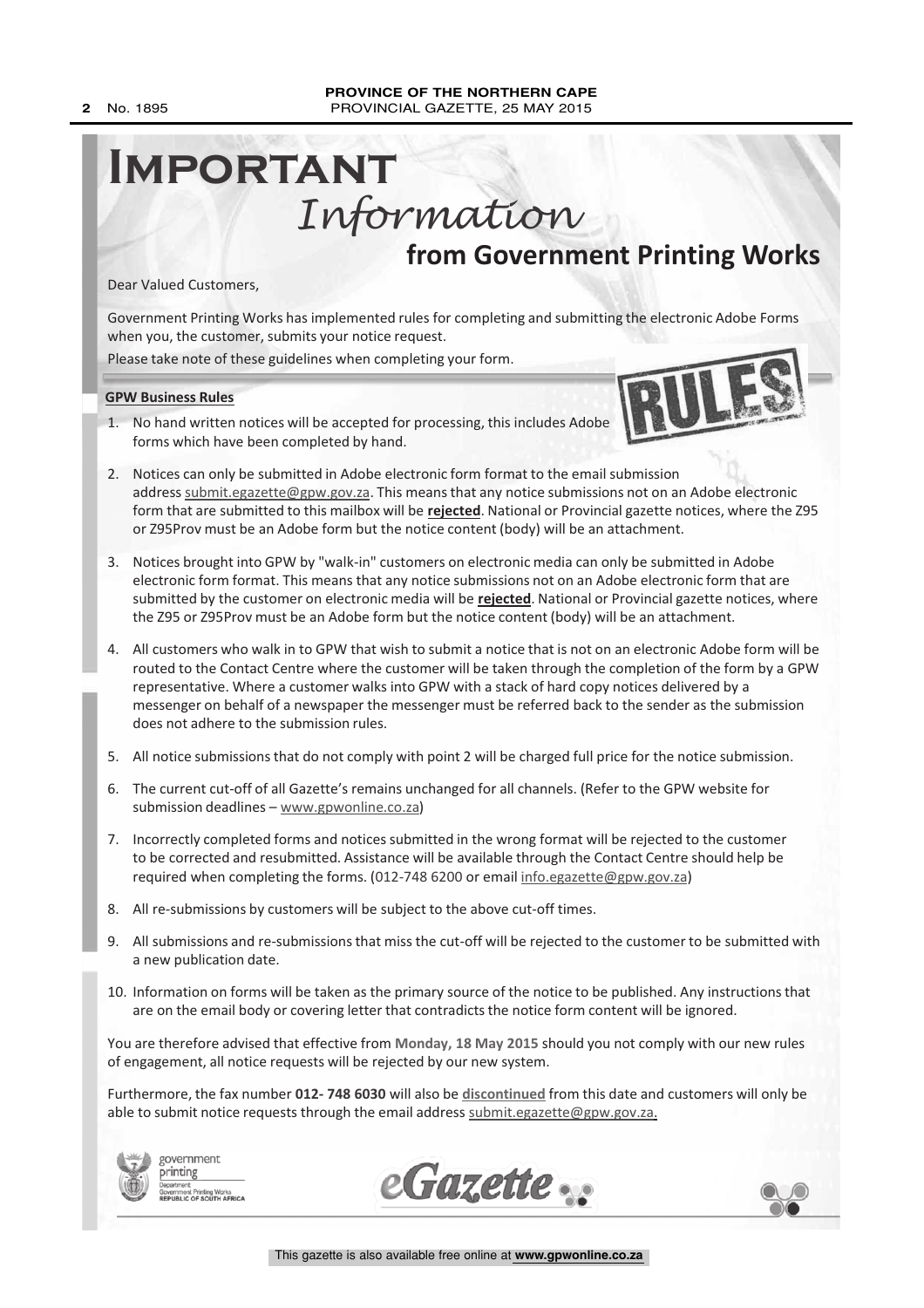#### **PROVINSIE NOORD-KAAP** PROVINSIALE KOERANT, 25 MEI 2015 No. 1895 3



**DO** use the new Adobe Forms for your notice request. These new forms can be found on our website: www.gpwonline.co.za under the Gazette Services page.

**DO** attach documents separately in your email to GPW. (In other words, your email should have an Adobe Form plus proof of payment – 2 separate attachments – where notice content is applicable, it should also be a 3<sup>rd</sup> separate attachment)

**DO** specify your requested publication date.

**DO** send us the electronic Adobe form. (There is no need to print and scan it).



**DON'T** submit request as <sup>a</sup> single PDF containing all other documents, i.e. form, proof of payment & notice content, it will be **FAILED** by our new system.

**DON'T** print and scan the electronic Adobe form.

**DON'T** send queries or RFQ's to the submit.egazette mailbox.

**DON'T** send bad quality documents to GPW. (Check) that documents are clear and can be read)

|  | <b>Form Completion Rules</b> |  |
|--|------------------------------|--|
|  |                              |  |

| DOLLE I<br><b>Form Completion Rules</b> |                                                                                                            |                                                                                                                                                                                                                                                                                                                                                                                             |  |  |  |
|-----------------------------------------|------------------------------------------------------------------------------------------------------------|---------------------------------------------------------------------------------------------------------------------------------------------------------------------------------------------------------------------------------------------------------------------------------------------------------------------------------------------------------------------------------------------|--|--|--|
| No.                                     | <b>Rule Description</b>                                                                                    | <b>Explanation/example</b>                                                                                                                                                                                                                                                                                                                                                                  |  |  |  |
| 1.                                      | All forms must be completed in the chosen<br>language.                                                     | GPW does not take responsibility for translation of notice<br>content.                                                                                                                                                                                                                                                                                                                      |  |  |  |
| 2.                                      | All forms must be completed in sentence<br>case, i.e. No fields should be completed in all<br>uppercase.   | e.g. "The company is called XYZ Production Works"                                                                                                                                                                                                                                                                                                                                           |  |  |  |
| 3.                                      | No single line text fields should end with any<br>punctuation, unless the last word is an<br>abbreviation. | e.g. "Pty Ltd.", e.g. Do not end an address field, company<br>name, etc. with a period (.) comma (,) etc.                                                                                                                                                                                                                                                                                   |  |  |  |
| 4.                                      | Multi line fields should not have additional<br>hard returns at the end of lines or the field<br>itself.   | This causes unwanted line breaks in the final output, e.g.<br>Do not type as:<br>43 Bloubokrand Street<br>Putsonderwater<br>1923<br>Text should be entered as:<br>43 Bloubokrand Street, Putsonderwater, 1923                                                                                                                                                                               |  |  |  |
| 5.                                      | Grid fields (Used for dates, ID Numbers,<br>Telephone No., etc.)                                           | Date fields are verified against format CCYY-MM-DD<br>$\bullet$<br>Time fields are verified against format HH:MM<br>$\bullet$<br>Telephone/Fax Numbers are not verified and allow<br>$\bullet$<br>for any of the following formats limited to 13<br>characters: including brackets, hyphens, and spaces<br>0123679089<br>$\circ$<br>(012) 3679089<br>$\circ$<br>(012)367-9089<br>$\bigcirc$ |  |  |  |
| 6.                                      | Copy/Paste from other documents/text<br>editors into the text blocks on forms.                             | Avoid using this option as it carries the original<br>$\bullet$<br>formatting, i.e. font type, size, line spacing, etc.<br>Do not include company letterheads, logos, headers,<br>$\bullet$<br>footers, etc. in text block fields.                                                                                                                                                          |  |  |  |



government rinting **Printing Works<br>DF SOUTH AFRICA** 



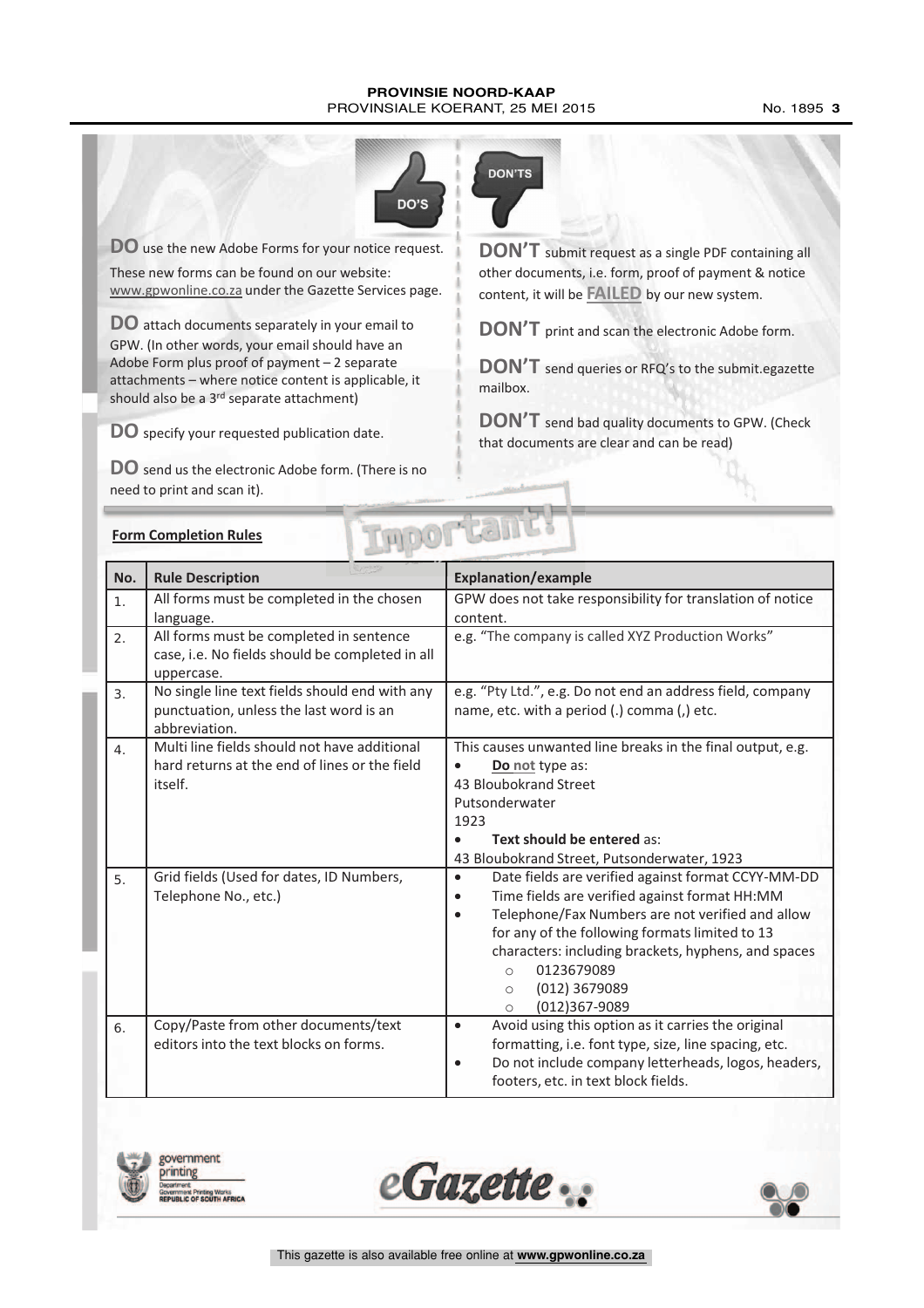#### **PROVINCE OF THE NORTHERN CAPE 4** No. 1895 PROVINCIAL GAZETTE, 25 MAY 2015

| No. | <b>Rule Description</b>                                                                                                                                                                                                                                                                                          | <b>Explanation/example</b>                                                                                                                                                                                                                                                                                                                                                                                                                                                                                                                                                                                                                                                                                                                                                                                                                                                                                                                                                                                                                                  |  |  |  |
|-----|------------------------------------------------------------------------------------------------------------------------------------------------------------------------------------------------------------------------------------------------------------------------------------------------------------------|-------------------------------------------------------------------------------------------------------------------------------------------------------------------------------------------------------------------------------------------------------------------------------------------------------------------------------------------------------------------------------------------------------------------------------------------------------------------------------------------------------------------------------------------------------------------------------------------------------------------------------------------------------------------------------------------------------------------------------------------------------------------------------------------------------------------------------------------------------------------------------------------------------------------------------------------------------------------------------------------------------------------------------------------------------------|--|--|--|
| 7.  | Rich text fields (fields that allow for text<br>formatting)                                                                                                                                                                                                                                                      | Font type should remain as Arial<br>$\bullet$<br>Font size should remain unchanged at 9pt<br>$\bullet$<br>Line spacing should remain at the default of 1.0<br>$\bullet$<br>The following formatting is allowed:<br>$\bullet$<br><b>Bold</b><br>$\circ$<br>Italic<br>$\circ$<br>Underline<br>$\circ$<br>Superscript<br>$\circ$<br>Subscript<br>$\circ$<br>Do not use tabs and bullets, or repeated spaces<br>in lieu of tabs and indents<br>Text justification is allowed:<br>$\bullet$<br>Left<br>$\circ$<br>Right<br>$\circ$<br>Center<br>$\Omega$<br>Full<br>$\bigcap$<br>Do not use additional hard or soft returns at the<br>end of line/paragraphs. The paragraph breaks<br>are automatically applied by the output<br>software<br>Allow the text to wrap automatically to<br>$\circ$<br>the next line only use single hard return<br>to indicate the next paragraph<br>Numbered lists are allowed, but no<br>$\circ$<br>special formatting is applied. It maintains<br>the standard paragraph styling of the<br>gazette, i.e. first line is indented. |  |  |  |
|     | e.g.<br>1. The quick brown fox jumps over the lazy river. The quick brown fox jumps over the lazy river.<br>The quick brown fox jumps over the lazy river.<br>2. The quick brown fox jumps over the lazy river. The quick brown fox jumps over the lazy river.<br>The quick brown fox jumps over the lazy river. |                                                                                                                                                                                                                                                                                                                                                                                                                                                                                                                                                                                                                                                                                                                                                                                                                                                                                                                                                                                                                                                             |  |  |  |



You can find the **new electronic Adobe Forms** on the website www.gpwonline.co.za under the Gazette Services page.

Multiplied de Forms on the website<br>
WWW.gpwonline.co.za under the<br>
Gazette Services page.<br>
The contact the eGazette Contact Centre<br>
on 012-748 6200 or email<br>
info.egazette@gpw.gov.za For any **queries** or **quotations**, please contact the **eGazette Contact Centre** on 012-748 6200 or email egazette@gpw.gov.za

# **Disclaimer**

*Government Printing Works does not accept responsibility for notice requests submitted through the discontinued channels as well as for the quality and accuracy of information, or incorrectly captured information and will not amend information supplied.*

*GPW will not be held responsible for notices not published due to non-compliance and/or late submission.*

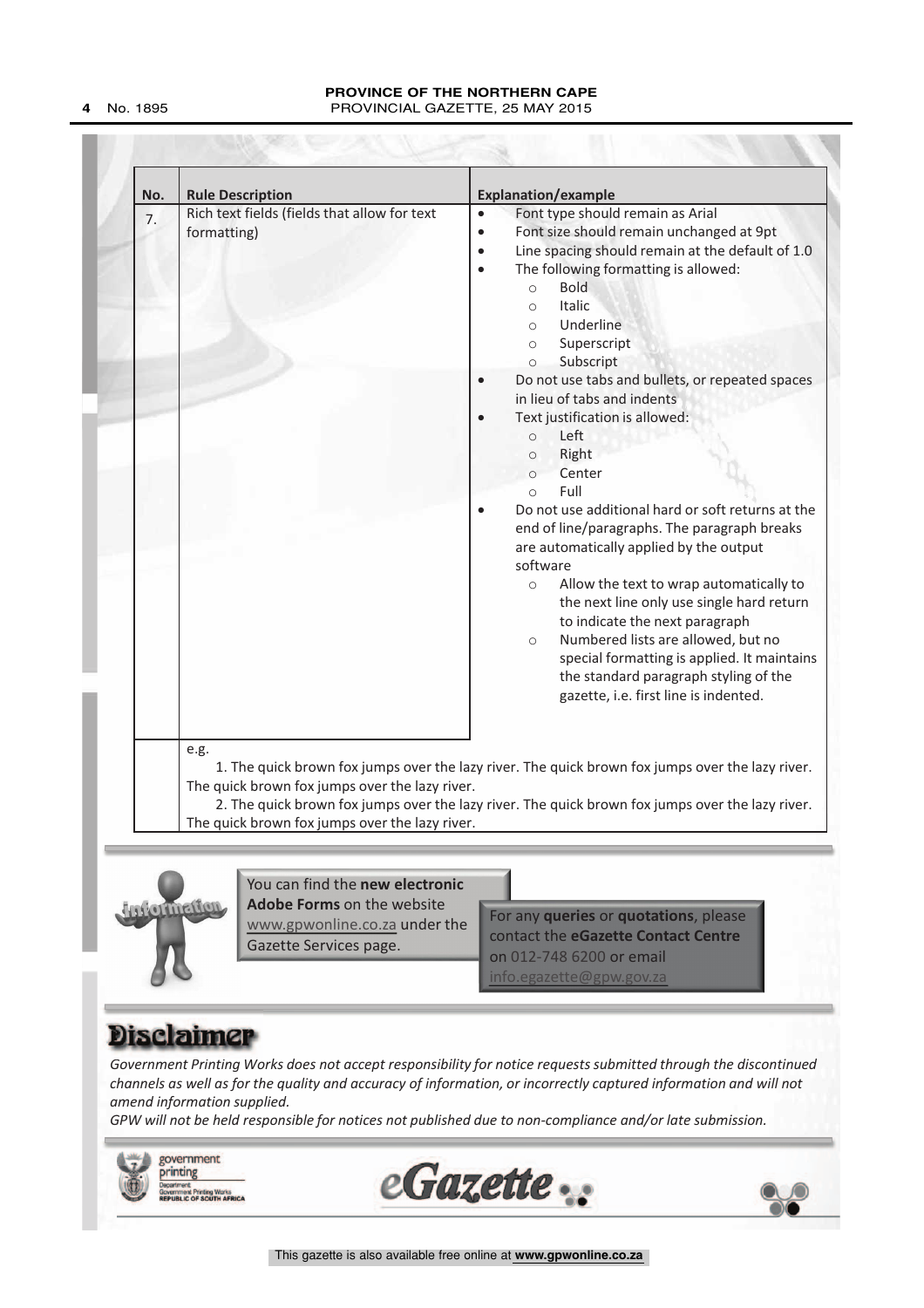**The Government Printing Works will not be held responsible for faxed documents not received due to errors on the fax machine or faxes received which are unclear or incomplete. Please be advised that an "OK" slip, received from a fax machine, will not be accepted as proof that documents were received by the GPW for printing. If documents are faxed to the GPW it will be the sender's responsibility to phone and confirm that the documents were received in good order.**

**Furthermore the Government Printing Works will also not be held responsible for cancellations and amendments which have not been done on original documents received from clients.**

### **CONTENTS • INHOUD**

| No. |                                                                                                                | Page<br>Nο | Gazette<br>No. |
|-----|----------------------------------------------------------------------------------------------------------------|------------|----------------|
|     | <b>GENERAL NOTICES</b>                                                                                         |            |                |
| 36  | Northern Cape Planning and Development Act (7/1998) and the Removal, Suspension and Amendment of               | 6          | 1895           |
| 36. | Noord-Kaapse Wet op Ontwikkeling en Beplanning (7/1998) en Wet op Opheffings en Beperkings (84/1967): Erf      | ิค         | 1895           |
| 37  | Local Government: Municipal Property Rates Act (6/2004): Public notice calling for Inspection of Supplementary |            | 895 ا          |

37 Plaaslike Regering: Munisipale Eiendomsbelasting Wet (6/2004): Publieke Kennisgewing: Inspeksie van Aanvullende waardasierol en Indiening van Besware................................................................................................... 8 1895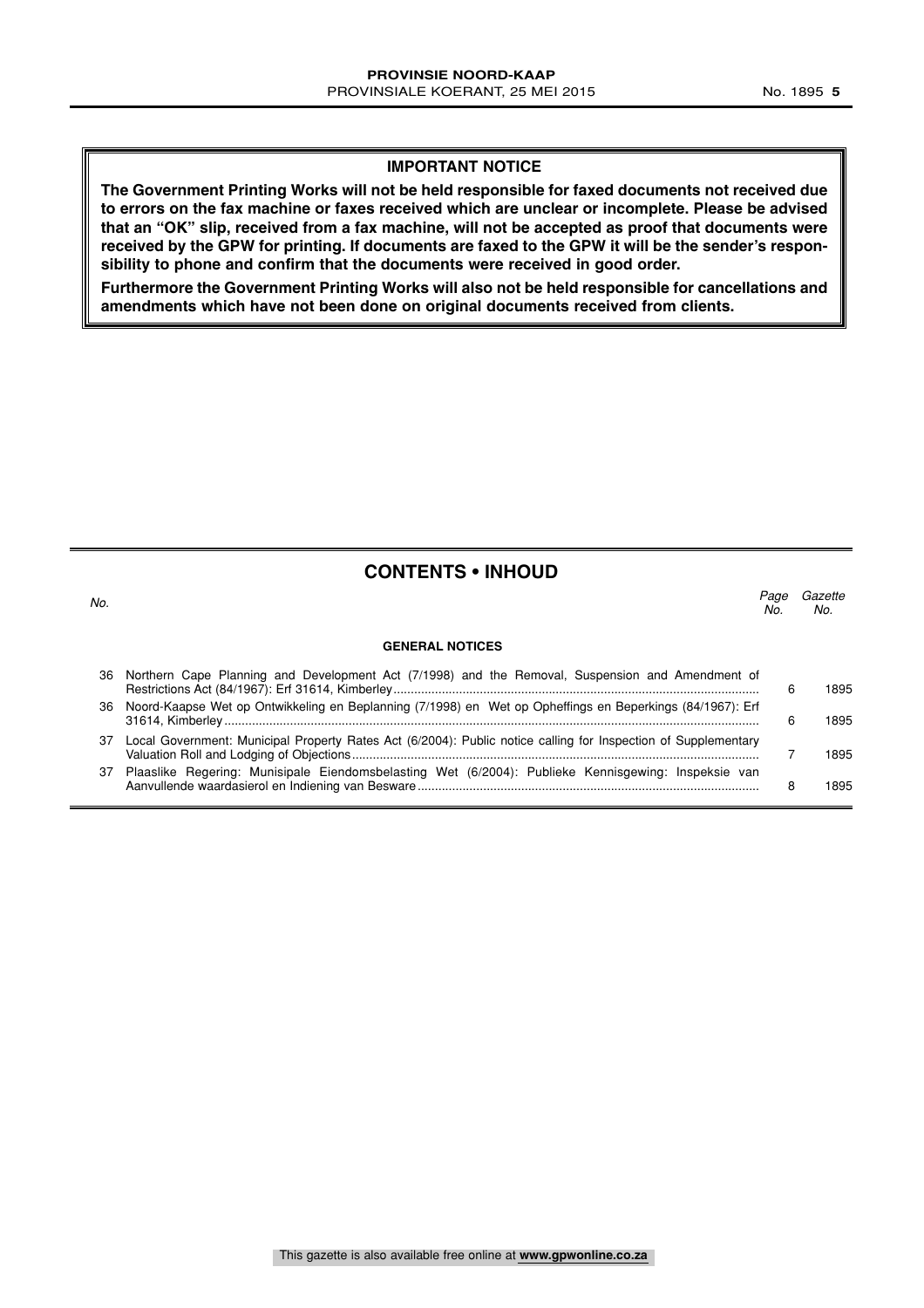## GENERAL NOTICES ALGEMENE KENNISGEWINGS

#### **NOTICE 36 OF 2015**

### PROPOSED REMOVAL OF RESTRICTIVE TITLE DEED AND THE RELAXATION OF BUILDING LINES ON ERF 31614 KIMBERLEY (CONSOLIDATED ERVEN 5180 & 5181) 11 RUTHERFORD STREET,

NOTICE is hereby given that the Sol Plaatje Municipality has received an application for the proposed Removal of restrictive title deed conditions and relaxation of building lines, i.t.o erf 31614 (consolidated erven 5180 and 518) in Rutherford Street and Stephenson Way, as provided for in Chapter V and VII of the Northern Cape Planning and Development Act, 1998 (Act 7/1998) and the Removal, Suspension and Amendment of Restrictions Act, 1967, (Act 84/1967).

Particulars regarding this application can be obtained during office hours from the Urban Planning Section of the Directorate of the Executive Director: Strategy, Economic Development and Planning, Second Floor, Old Complex, Civic Offices, Kimberley.

Objections, if any, against this application must be lodged in writing with full reasons therefore, to reach the above on or before MONDAY, 15 JUNE 2015. 1708104451

> MRS N TYABASHE-KESIAMANG E.D. STRATEGY, ECONOMIC DEVELOPMENT AND PLANNING

Civic Offices / Stadskantore KIMBERLEY 25 May 2015.

CE28/2015 A 9129

# **KENNISGEWING 36 VAN 2015** ENNISCEMENT OF VAN ONE

SOL PLAATJE MUNICIPALITY / MUNISIPALITEIT VOORGESTELDE OPHEFFING VAN BEPERKENDE TITELS VOORWAARDES , SOWEL AS DIE VERSLAPPING VAN BOULYNE T.O.V ERF 31614, KIMBERLEY, RUTHERFORDSTRAAT 11.

KENNIS geskied hiermee dat die Sol Plaatje Munisipaliteit 'n aansoek ontvang het vir die opheffing van beperkende titel voorwaardes, sowel as die verslapping van boulyne op die gekonsolideerde erwe (erf 5180 en erf 5181) ten opsigte van Rutherfordstraat en Stephnesonweg, ingevolge Hoofstuk V en VII van die Noord-Kaapse Wet op Ontwikkeling en Beplanning, 1998 (Wet 7 van 1998), en Wet op Opheffings en beperkings, 1967 (Wet 84/1967)

Besonderhede aangaande hierdie aansoek is gedurende kantoor ure verkrygbaar by die Stedelike Beplanningsafdeling, Direktoraat van die Uitvoerende Direkteur: Strategie, Ekonomiese Ontwikkeling en Beplanning, Tweede Vloer, Ou Gebou, Stadskantore, Kimberley.

Besware, indien enige, teen die voorstel moet skriftelik tesame met redes daarvoor by die bogenoemde ingedien word voor of op MAANDAG, 15 JUNIE 2015.

> MRS N TYABASHE-KESIAMANG E.D. STRATEGY, ECONOMIC DEVELOPMENT AND PLANNING

Civic Offices / Stadskantore KIMBERLEY 25 May 2015.

This gazette is also available free online at **www.gpwonline.co.za**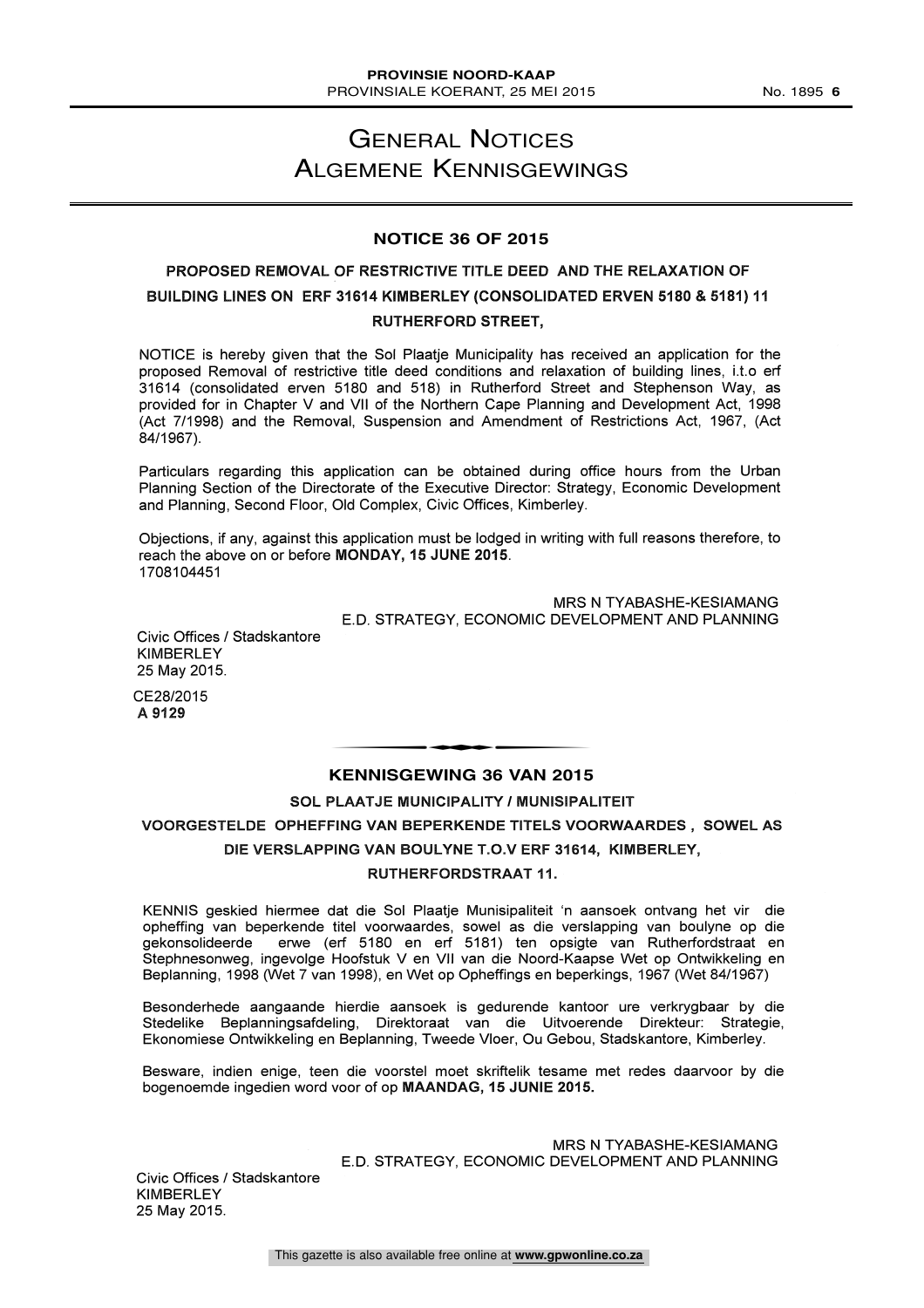#### **NOTICE 37 OF 2015**

#### //KHARA HAIS MUNICIPALITY

#### PUBLIC NOTICE CALLING FOR INSPECTION OF SUPPLEMENTARY VALUATION ROLL AND LODGING OF OBJECTIONS

NOTICE IS HEREBY GIVEN in terms of Section 49(1)(a)(i) of the Local Government : Municipal Property Rates Act, 2004 (Act 6 of 2004), hereinafter referred to as the "Act', that the Supplementary Valuation roll of the financial years 1 July 2015 to 30 June 2018 is open for public inspection at the //Khara Hais Municipality, Civic Centre, Mutual Street, Upington, from 8 May to 15 June 2015.

An invitation is hereby made in terms of Section  $49(1)(a)(ii)$  of the Act that any owner of property or other person who so desires, should lodge an objection with the Municipal Manager in respect of any matter reflected in, or omitted from, the Supplementary Valuation roll within the above-mentioned period.

Attention is specifically drawn to the fact that in terms of Section 50(2) of the Act an objection must be in relation to a specific individual property and not against the valuation roll as such. The form for lodging of an objection is obtained at the Property Rates Division at the //Khara<br>Hais Municipality, Civic Centre, Mutual Street, Upington, The completed forms must be Hais Municipality, Civic Centre, Mutual Street, Upington. returned to the following address not later than 15 June 2015:

#### Postal Address

Municipal Manager //Khara Hais Municipality P 0 Box X6003 UPINGTON 8800

Physical Address

Municipal Manager //Khara Hais Municipality Mutual Street UPINGTON 8801

For enquiries please rates1@kharahais.gov.za contact Mrs Steynberg at 054 338 7094 or e-mail

DE NGXANGA MUNICIPAL MANAGER

Civic Centre Market Street UPINGTON 8801

GEMSBOK : 8 & 15 May 2014 PROVINCIAL GAZETTE : 11 May 2015